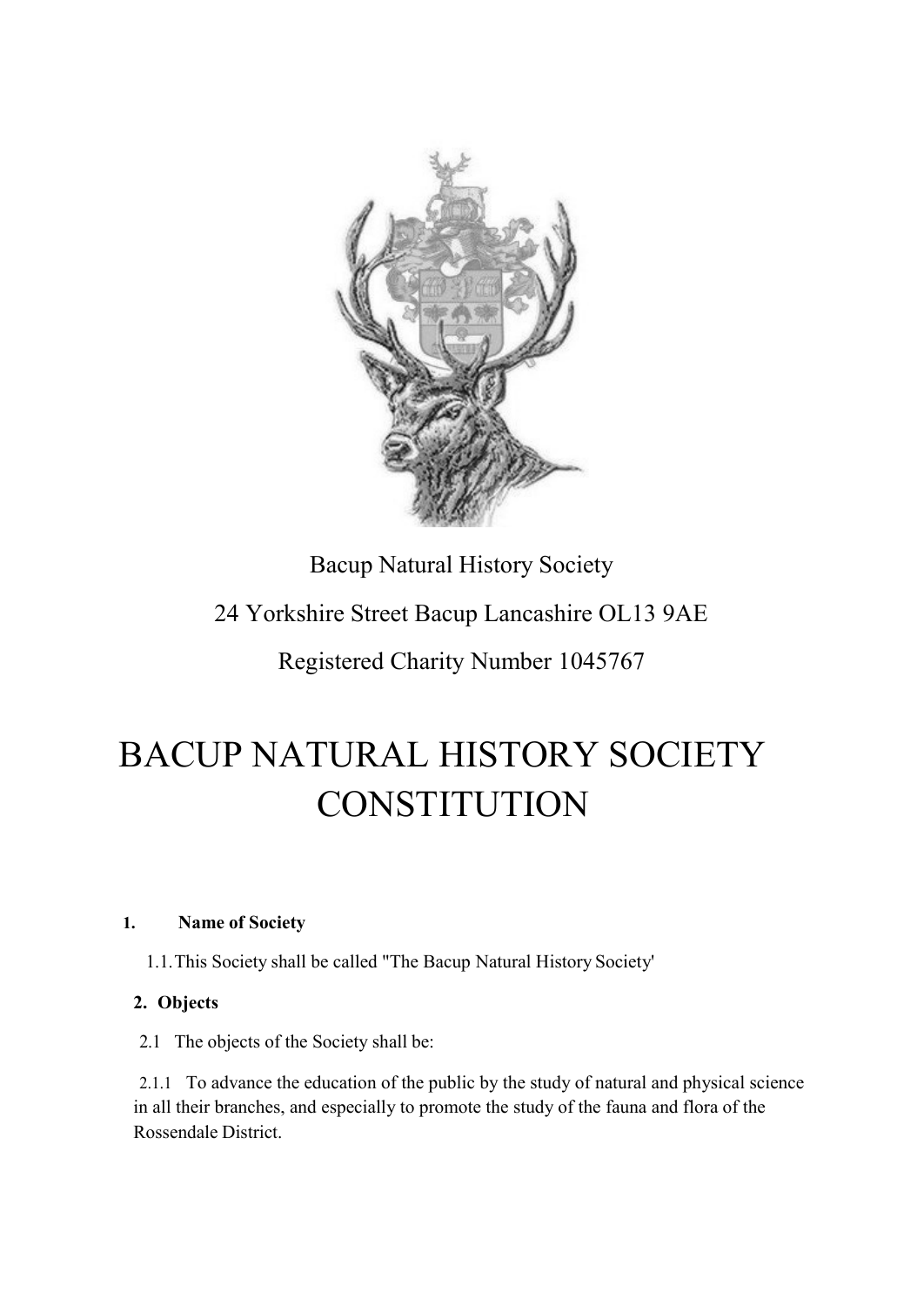2.1.2. To encourage the study of the social and industrial history of the locality.

## **3. Membership**

3.1. Voting rights shall only come into force after one year of fully paid-up membership. All applications for any kind of membership, including the annual renewal of existing membership, are subject to approval by the Committee, and exceptions can be made only at the discretion of the Committee.

3.2. It is a condition of membership that members agree to abide by the constitution.

3.3. A member can be asked to resign by the Committee. A member who is refused membership or asked to resign can appeal against the decision. The appeal will be heard at a Special General Meeting of the Society and decided by majority vote.

3.4. The Society shall consist of three classes of membership:

3.4.1. **Ordinary members**, (aged 18 and over but less than 60),

#### 3.4.2. **Young people aged under 18**.

#### 3.4.3 **Senior citizens, (aged 60 and over).**

3.5. Applications from young people must be countersigned by their parent or guardian and no young member may attend any activity of the Society unless accompanied by their parent or guardian.

#### **4. Subscriptions**

4.1. Entrance fees and subscriptions amounts shall be determined by the Committee.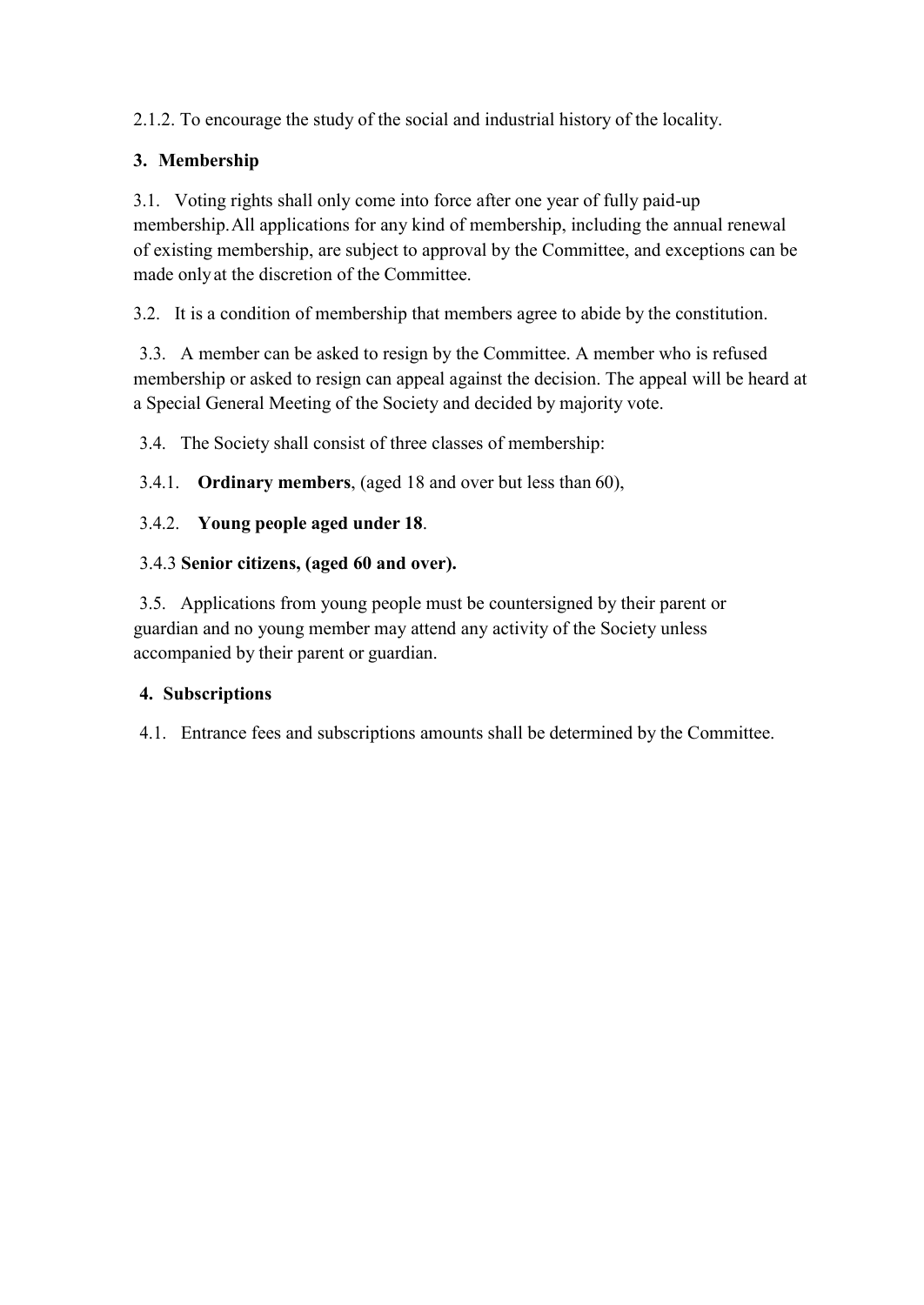4.2. All subscriptions shall be due in advance immediately upon election, and subsequently at the date of the Annual General Meeting, and no person shall be entitled to the privileges of membership whose subscriptions are more than twelve months in arrears.

#### **5. Organisation**

5.1. The Officers of the Society shall consist of a President, Chairman, Vice Chairman, Secretary, Treasurer and 9 other persons, five to form a quorum. The Committee to be empowered to fill up any vacancies that may occur.

#### **6. Management**

6.1. The affairs of the Society shall be managed by a Committee comprising the above Officers (see 5.1 above).

6.2. Committee members agree to hold their position in order to actively contribute to the running of the society and actively contribute to the effective work of the Committee and promote the values, aims, rules and regulations of the society by acting as its ambassador and advocate always presenting it and its members in a positive light.

6.3. Committee members agree to: prepare for meetings by reading all papers which have been circulated prior to meetings, regular attendance, participation and contribution at meetings.

6.4. Unless there is a valid reason for non-attendance i.e. any Committee member missing 3 or more Committee meetings will be asked to step down from their role on the Committee.

6.5. Committee members should not gossip or act with bias or prejudice towards others or use offensive or discriminatory language or behaviour and agree to not publically disagree with decisions that the committee takes as a group, even if they have a different personal view.

6.6. In furtherance of the objects but not otherwise the Committee may exercise the following powers:

6.6.1. To hold exhibitions, meetings, lectures, classes, seminars and courses either alone or with others.

6.6.2. To raise funds and to invite and receive contributions provided that in raising funds the Committee shall not undertake any substantial permanent trading activities and shall conform to any relevant requirements of the Law.

6.6.3. To do all such other lawful things as are necessary for the achievement of the objects.

6.7. Committee decisions will be determined by majority vote, with the Chairman having a second or casting vote.

6.8. If one of the posts of President, Chairman, Treasurer or Secretary becomes vacant a replacement will be appointedby the Committee. Nominations for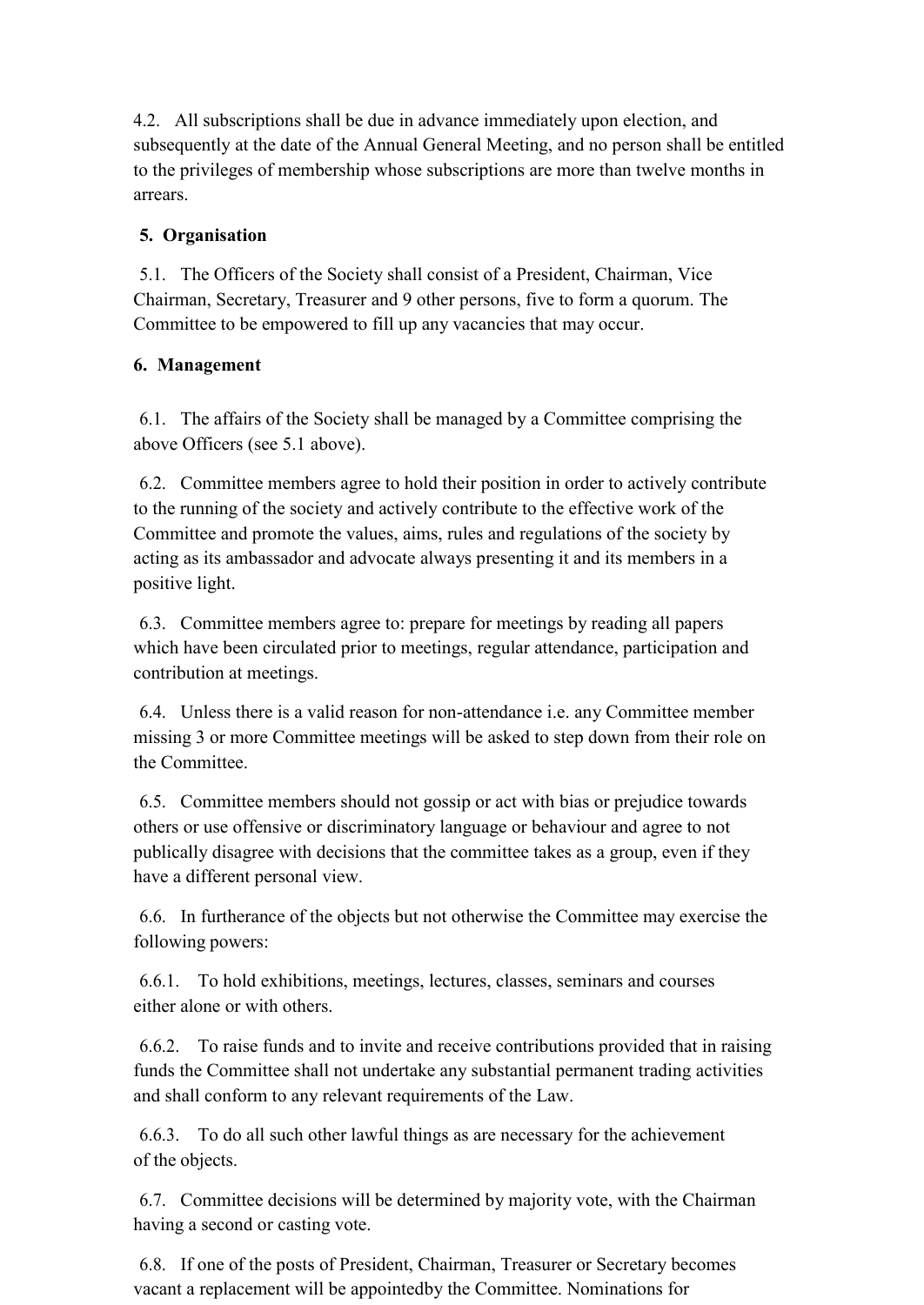Committee posts must be proposed by one member and seconded by another.

#### **7. Financial Management**

7.1.The Society's accounting year will run from 1 April to 31 March.

7.2. All monies and all goods belonging to the Society shall be held by the Treasurer and other members of the Committee in trust, and under direction of the Committee, who shall apply the money in paying the debts and demands to which the Society shall be liable. The Treasurer is responsible for the safe custody of Society's funds.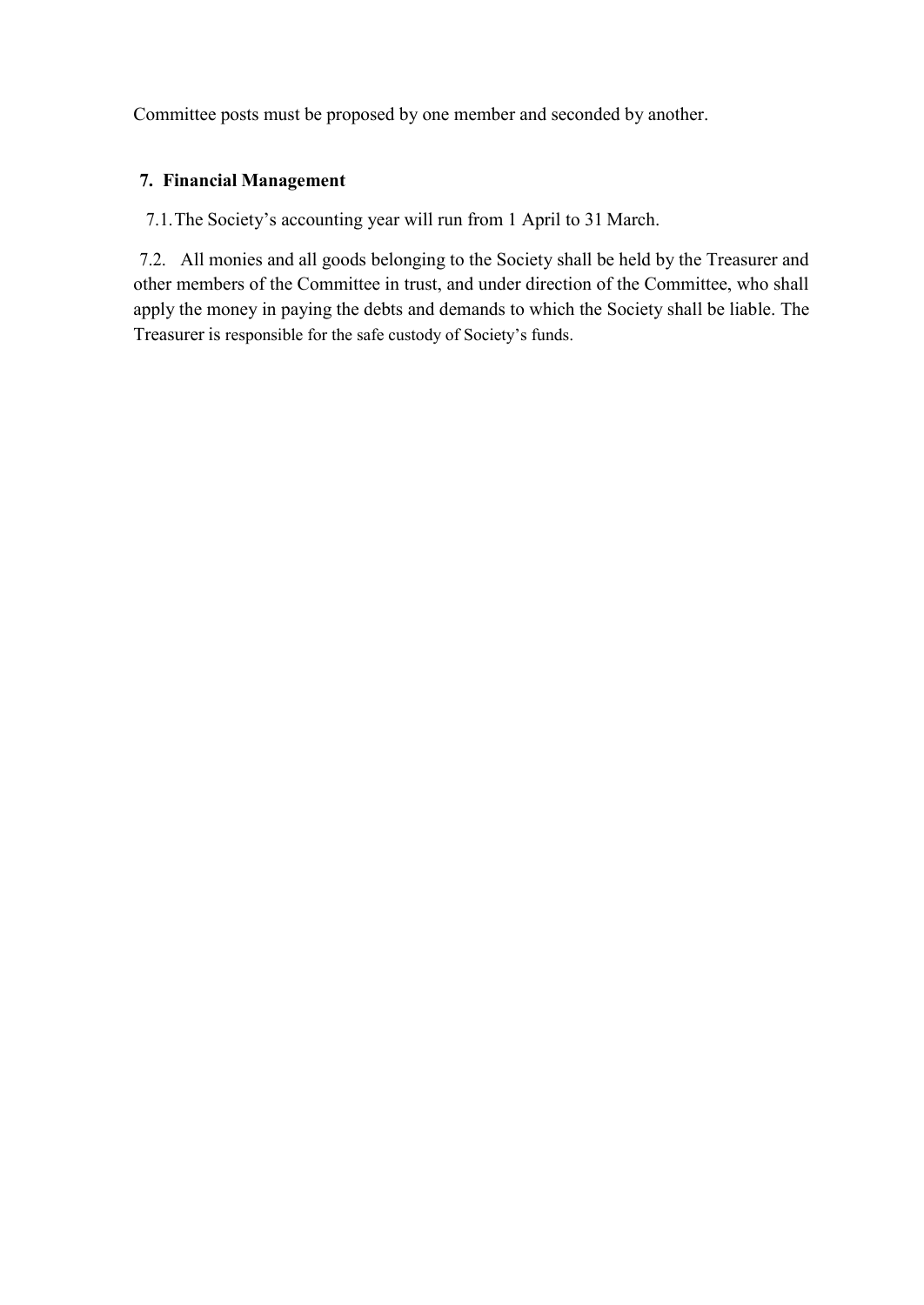7.3. Other than small cash balances, all club funds shall be banked promptly at recognised banks or building societies and held there in the name of the Society.

7.4. All expenditure must be managed by the Committee.

7.5. A list shall be kept of all the objects belonging to the Society, and no such object shall be removed from the Society's rooms without the consent of the Committee.

7.6. Cheques must be signed by the Treasurer plus any 1 of the following: Chairman, Vice-Chairman or Secretary. In an emergency, one of the above may sign for the Treasurer. Value limits will be set by the AGM and agreed annually.

7.7. The Treasurer will provide a financial statement for each AGM and at any other time required by the Committee.

7.8. The accounts of the Society shall be audited each year by an independent auditor.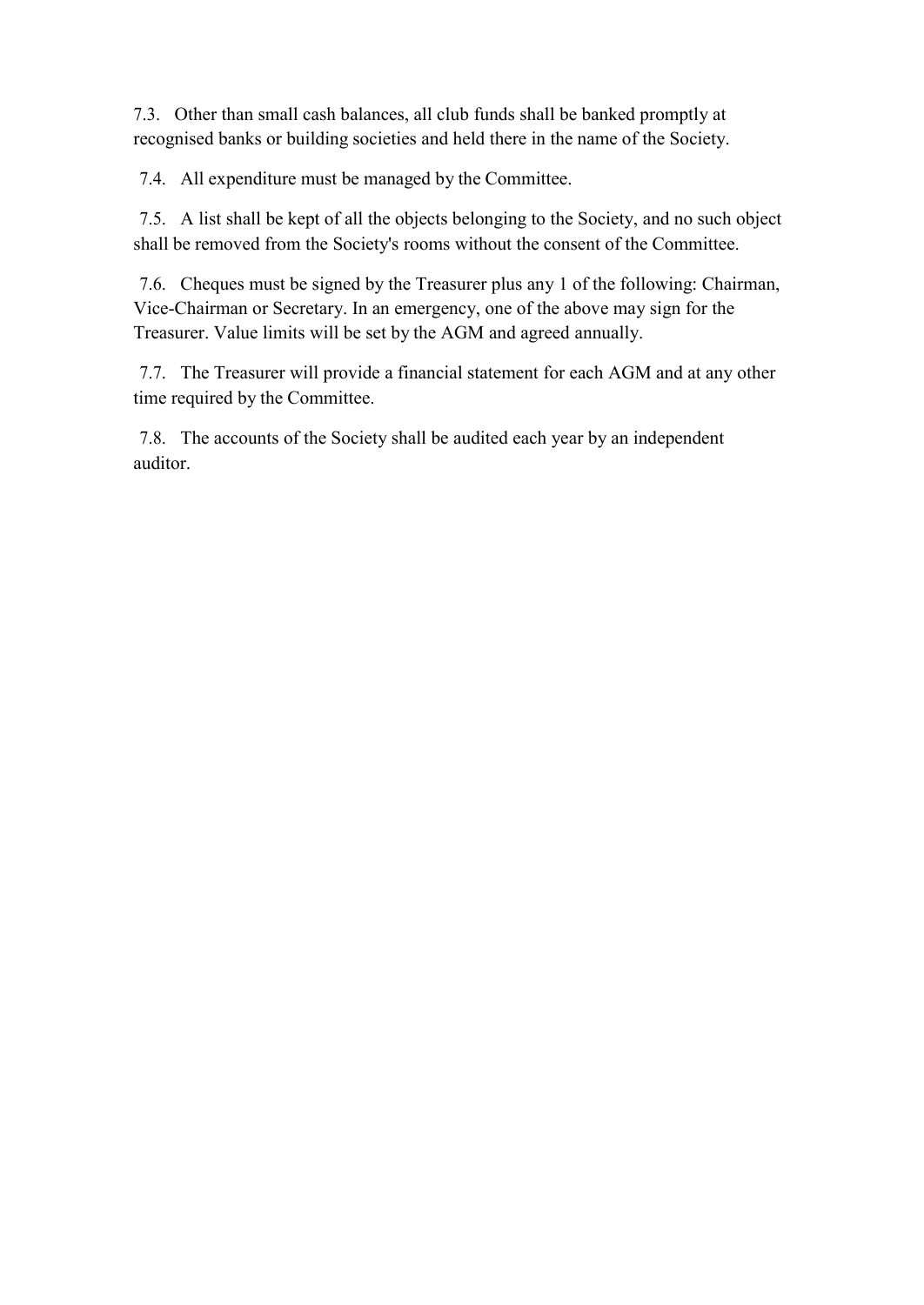7.9. The Committee, through the Treasurer and Secretary, is responsible for ensuring that the Society is adequately insured to cover public liability, property and the membership.

#### **8. Annual and Special General Meetings and Committee Meetings**

8.1. Committee Meetings of the Society shall be held on the second Monday of each month at 7.30 p.m., or at such times as the Council shall decide.

8.2. Committee decisions will be determined by majority vote, with the Chairman having a second or casting vote.

8.3. The Annual General Meeting of the Society shall be held on the third Wednesday or Thursday of May at 7pm in each year, when the Treasurer shall present a statement of accounts for the previous year. The Secretary shall also submit a report of the previous year's proceedings.

8.4. Agenda items, motions, Committee nominations, proposed and seconded, should be submitted to the Secretary no later than 1 week before the meeting.

8.5. Agenda items & motions, proposed and seconded, may also be taken from the floor at an AGM, at the discretion of the Chairman and if it is the will of the meeting.

8.6. Committee nominations, proposed and seconded, may also be taken from the floor at an AGM.

8.7. Special General Meetings (SGMs) may be initiated by the Committee or by a requisition signed a minimum of 10 members and submitted to the Secretary no later than 1 week beforehand. No business shall be considered except that for which the meeting is called.

8.8. The Secretary, or delegated Committee member, will make available AGM and SGM agendas, including all relevant informational material, to all paid up members in advance of such meetings.

8.9. All full members can vote at AGMs and SGMs. Proposals and amendments will be decided by a majority vote with the Chairman of the meeting holding a second or casting vote.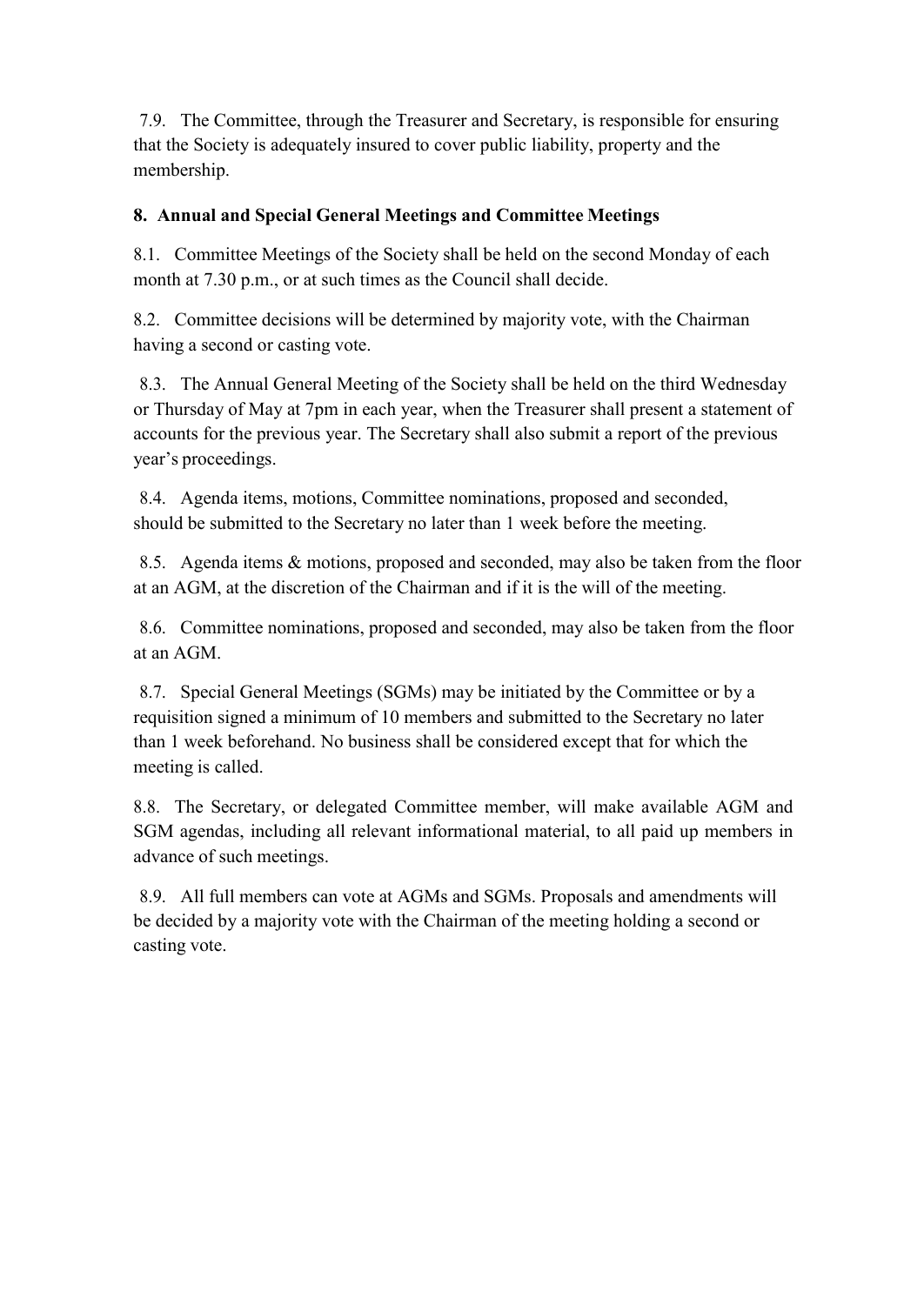8.10. AGMs and SGMs require a quorum of more than 10members. Committee meetings require a quorum of 5 members, of whom 3 must be Officers.

8.11. A copy of all AGM, SGM and Committee meeting minutes will be available to all members.

8.12. The Chairman will normally chair all meetings, although the President chairs the AGM , by tradition.. In his or her absence the meeting will elect its own Chairman.

# **9. Loan of Equipment**

9.1. Members may borrow equipment belonging to the Society at the discretion of the Committee and on terms determined by theCommittee.

#### **10. Visitors**

10.1. Visitors who are at least 18 years of age, or under 18 if accompanied by their parent or guardian, or at the discretion of the committee are welcomed by the Society to all its meetings.

# **11. Alterations to, and Interpretations of, the Constitution**

11.1. Subject to the following provisions of this clause:

11.1.1. The constitution may be altered by a resolution passed by not less than two thirds of the members present and voting at a General Meeting must include notice of the resolution, setting out the terms of the alteration proposed.

11.1.2. No amendment may be made to clause 1, clause 2, clause 13, or this clause without the prior consent in writing of the Commissioners.

11.1.3. No amendment may be made which would have the effect of making the Charity cease to be a charity at Law.

11.1.4. The Committee should promptly send to the Commissioners a copy of any amendment made under this clause.

# **12. Emergencies**

12.1. In the event of anything occurring not provided for or not clear in this Constitution the Committee shall have power to deal with such matter at their discretion.

# **13. Dissolution**

13.1. If the Committee decides that it is necessary or advisable to dissolve the Charity it shall call a meeting of all members of the Charity, of which